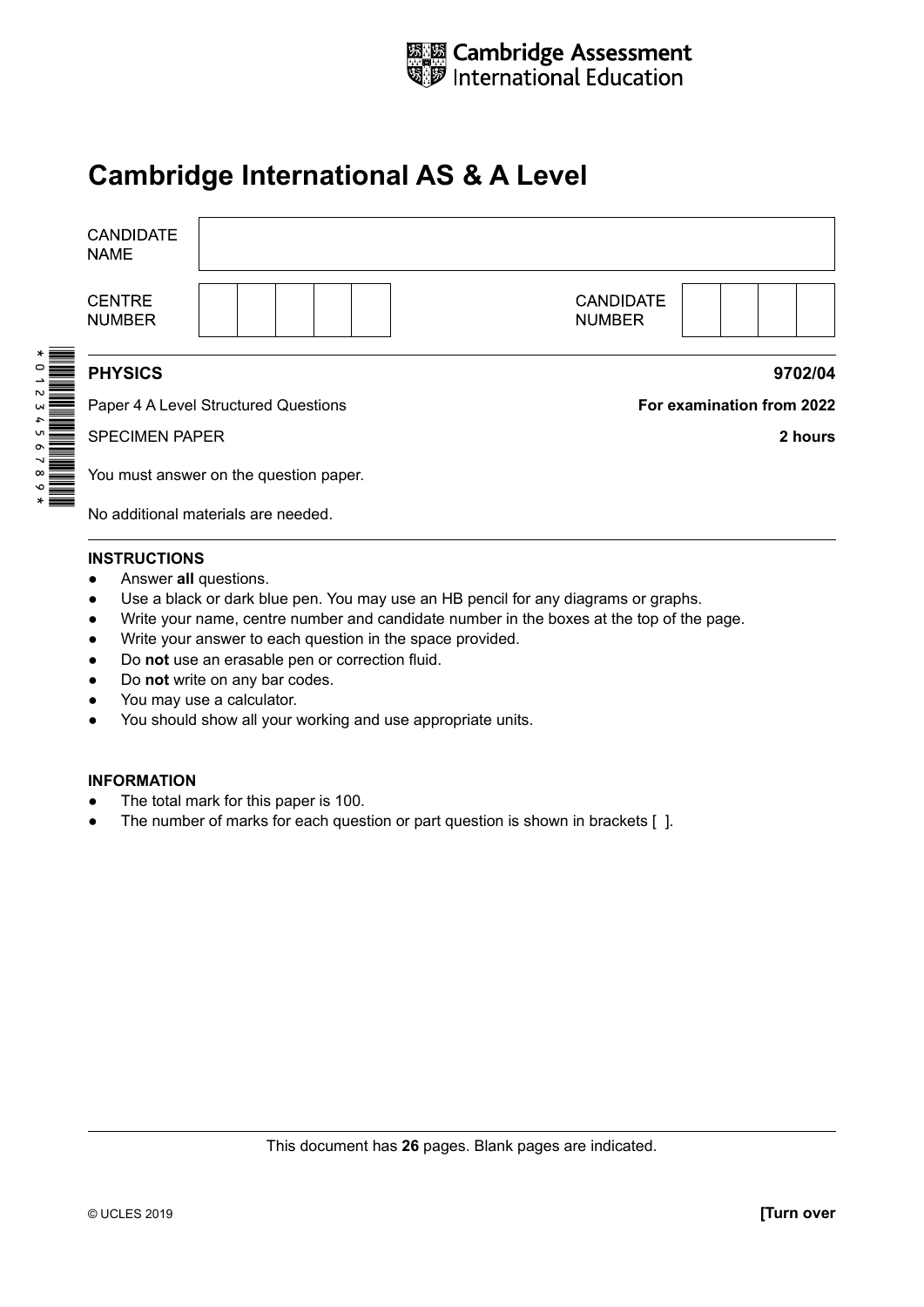### **Data**

| acceleration of free fall    | $g = 9.81 \text{ m s}^{-2}$                                                                                                                  |
|------------------------------|----------------------------------------------------------------------------------------------------------------------------------------------|
| speed of light in free space | $c = 3.00 \times 10^8 \,\mathrm{m\,s}^{-1}$                                                                                                  |
| elementary charge            | $e = 1.60 \times 10^{-19}$ C                                                                                                                 |
| unified atomic mass unit     | 1 u = 1.66 $\times$ 10 <sup>-27</sup> kg                                                                                                     |
| rest mass of proton          | $m_{\rm p}$ = 1.67 × 10 <sup>-27</sup> kg                                                                                                    |
| rest mass of electron        | $m_a$ = 9.11 $\times$ 10 <sup>-31</sup> kg                                                                                                   |
| Avogadro constant            | $N_{\rm A}$ = 6.02 × 10 <sup>23</sup> mol <sup>-1</sup>                                                                                      |
| molar gas constant           | $R = 8.31 \text{ J K}^{-1} \text{ mol}^{-1}$                                                                                                 |
| Boltzmann constant           | $k = 1.38 \times 10^{-23}$ J K <sup>-1</sup>                                                                                                 |
| gravitational constant       | $G = 6.67 \times 10^{-11}$ N m <sup>2</sup> kg <sup>-2</sup>                                                                                 |
| permittivity of free space   | $\varepsilon_0$ = 8.85 × 10 <sup>-12</sup> F m <sup>-1</sup><br>$(\frac{1}{4\pi \varepsilon_0}$ = 8.99 × 10 <sup>9</sup> m F <sup>-1</sup> ) |
| Planck constant              | $h = 6.63 \times 10^{-34}$ J s                                                                                                               |
| Stefan-Boltzmann constant    | $\sigma = 5.67 \times 10^{-8}$ W m <sup>-2</sup> K <sup>-4</sup>                                                                             |

## **Formulae**

| uniformly accelerated motion   | $s = ut + \frac{1}{2}at^2$<br>$v^2 = u^2 + 2as$     |
|--------------------------------|-----------------------------------------------------|
| hydrostatic pressure           | $\Delta p = \rho g \Delta h$                        |
| upthrust                       | $F = \rho g V$                                      |
| Doppler effect for sound waves | $f_o = \frac{f_s V}{V \pm V}$                       |
| electric current               | $I = Anvq$                                          |
| resistors in series            | $R = R_1 + R_2 + $                                  |
| resistors in parallel          | $\frac{1}{R}$ = $\frac{1}{R_1}$ + $\frac{1}{R_2}$ + |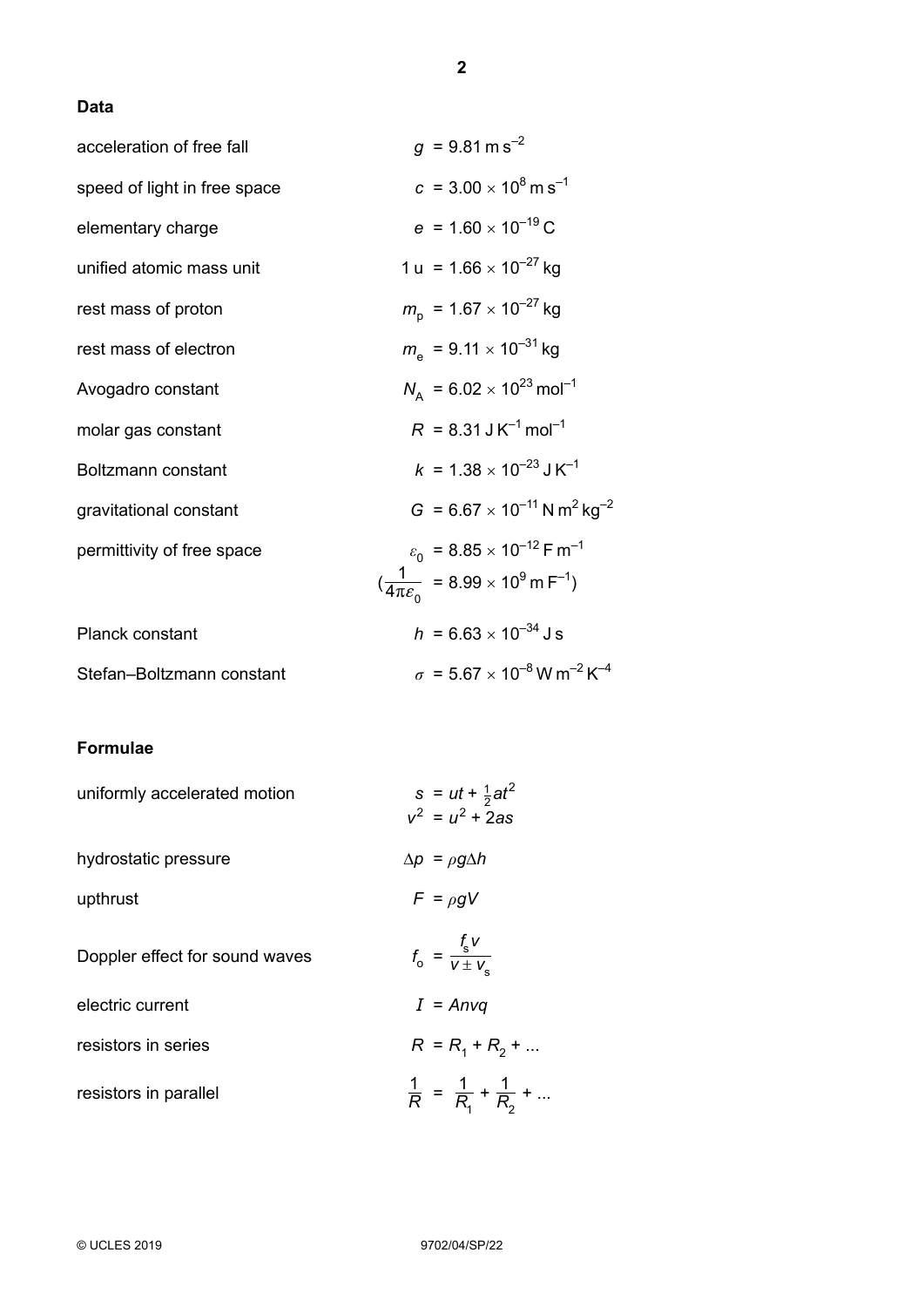| gravitational potential          | $\phi = -\frac{GM}{r}$                                                          |
|----------------------------------|---------------------------------------------------------------------------------|
| gravitational potential energy   | $E_{\rm p} = -\frac{GMm}{r}$                                                    |
| pressure of an ideal gas         | $p = \frac{1}{3} \frac{Nm}{V} \langle c^2 \rangle$                              |
| simple harmonic motion           | $a = -\omega^2 x$                                                               |
| velocity of particle in s.h.m.   | $v = v_0 \cos \omega t$<br>$V = \pm \omega \sqrt{(x_0^2 - x^2)}$                |
| electric potential               | $V = \frac{Q}{4\pi \varepsilon_0 r}$                                            |
| electrical potential energy      | $E_{\rm p} = \frac{Qq}{4\pi \varepsilon_{\rm s} r}$                             |
| capacitors in series             | $\frac{1}{C} = \frac{1}{C_4} + \frac{1}{C_2} + $                                |
| capacitors in parallel           | $C = C_1 + C_2 + $                                                              |
| discharge of a capacitor         | $x = x_0 e^{-\frac{t}{RC}}$                                                     |
| Hall voltage                     | $V_{\text{H}} = \frac{BI}{nta}$                                                 |
| alternating current/voltage      | $x = x_0 \sin \omega t$                                                         |
| radioactive decay                | $x = x_0 e^{-\lambda t}$                                                        |
| decay constant                   | $\lambda = \frac{0.693}{t_{\frac{1}{2}}}$                                       |
| intensity reflection coefficient | $\frac{I_{\rm R}}{I_0} = \frac{(Z_1 - Z_2)^2}{(Z_1 + Z_2)^2}$                   |
| Stefan-Boltzmann law             | $L = 4\pi\sigma r^2 T^4$                                                        |
| Doppler redshift                 | $\frac{\Delta \lambda}{\lambda} \approx \frac{\Delta f}{f} \approx \frac{V}{C}$ |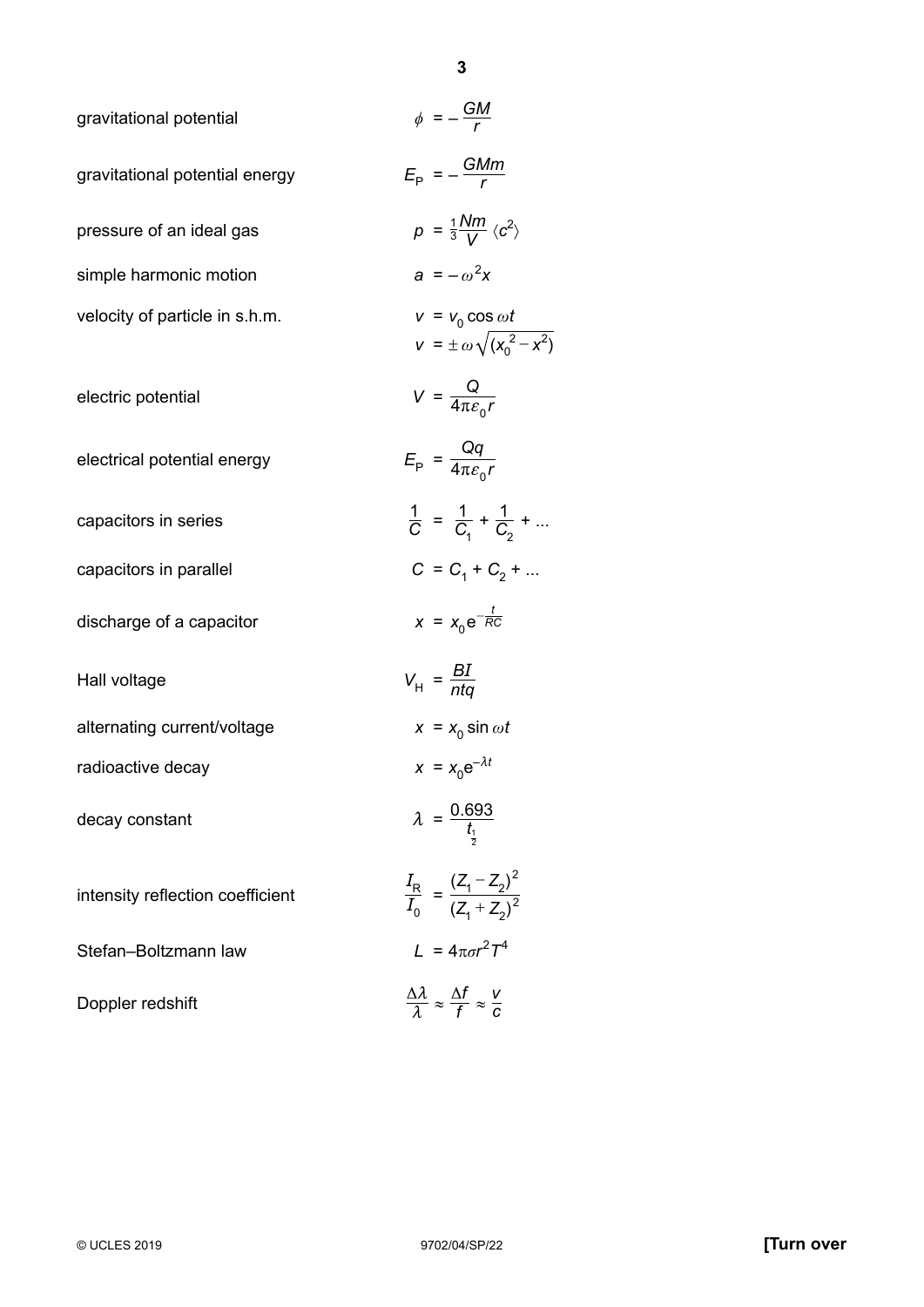**1 (a)** Explain how the force(s) on a satellite can result in the satellite being in a circular orbit around a planet.

................................................................................................................................................... ................................................................................................................................................... .............................................................................................................................................. [2]

**(b)** The Earth and the Moon may be considered to be uniform spheres that are isolated in space. The Earth has mass *M*, radius *R* and mean density *ρ*. The Moon, mass *m*, is in a circular orbit about the Earth with radius *nR*, as illustrated in Fig. 1.1.



**Fig. 1.1**

The Moon makes one complete orbit of the Earth in time *T*. Show that the mean density *ρ* of the Earth is given by the expression

$$
\rho=\frac{3\pi n^3}{GT^2}
$$

where *G* is the gravitational constant.

**4**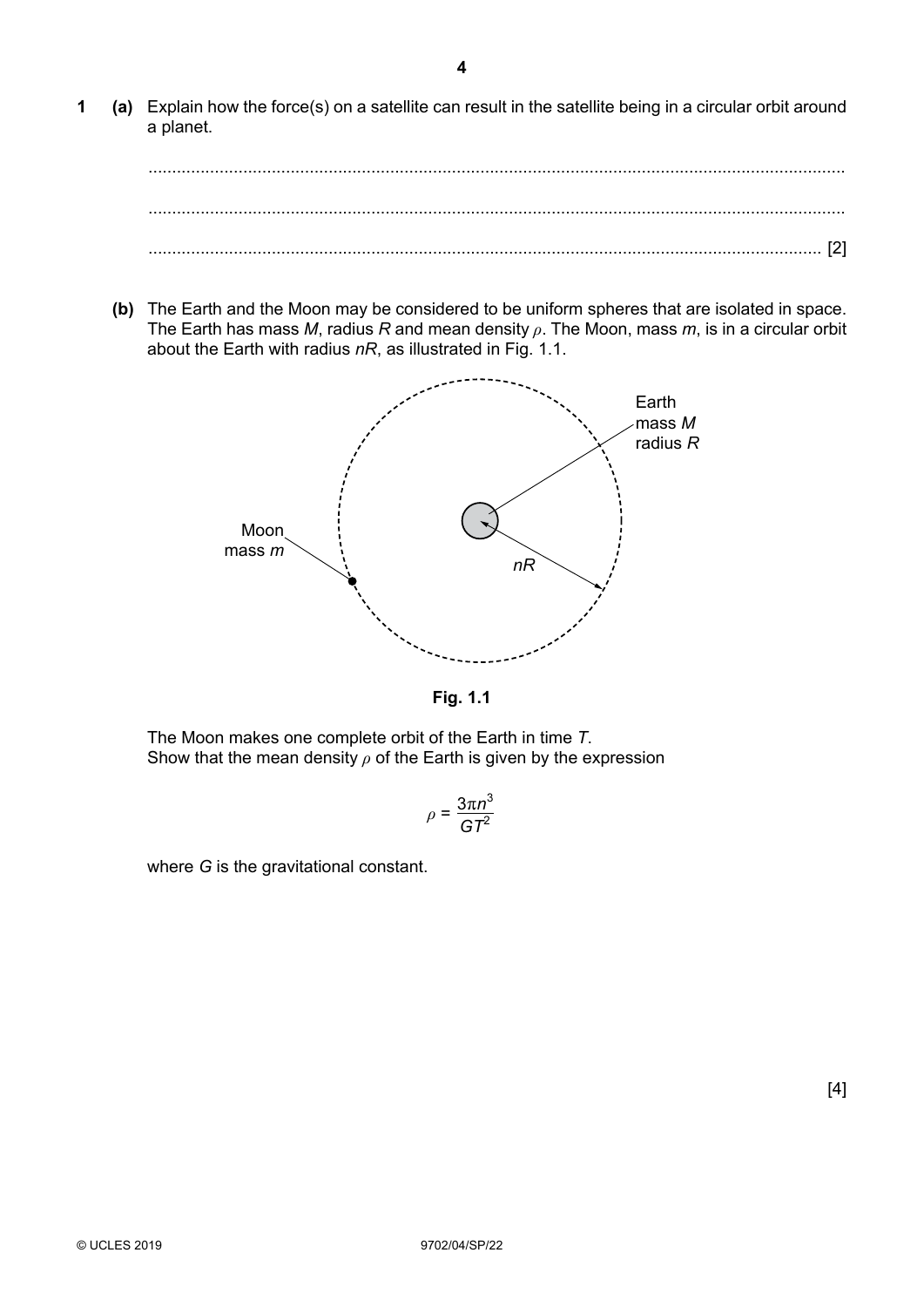(c) The radius R of the Earth is 6.38  $\times$  10<sup>6</sup> m and the distance between the centre of the Earth and the centre of the Moon is  $3.84 \times 10^8$  m. The period *T* of the orbit of the Moon about the Earth is 27.3 days.

Use the expression in **(b)** to calculate *ρ*.

*ρ* = ............................................... kg m–3 [3]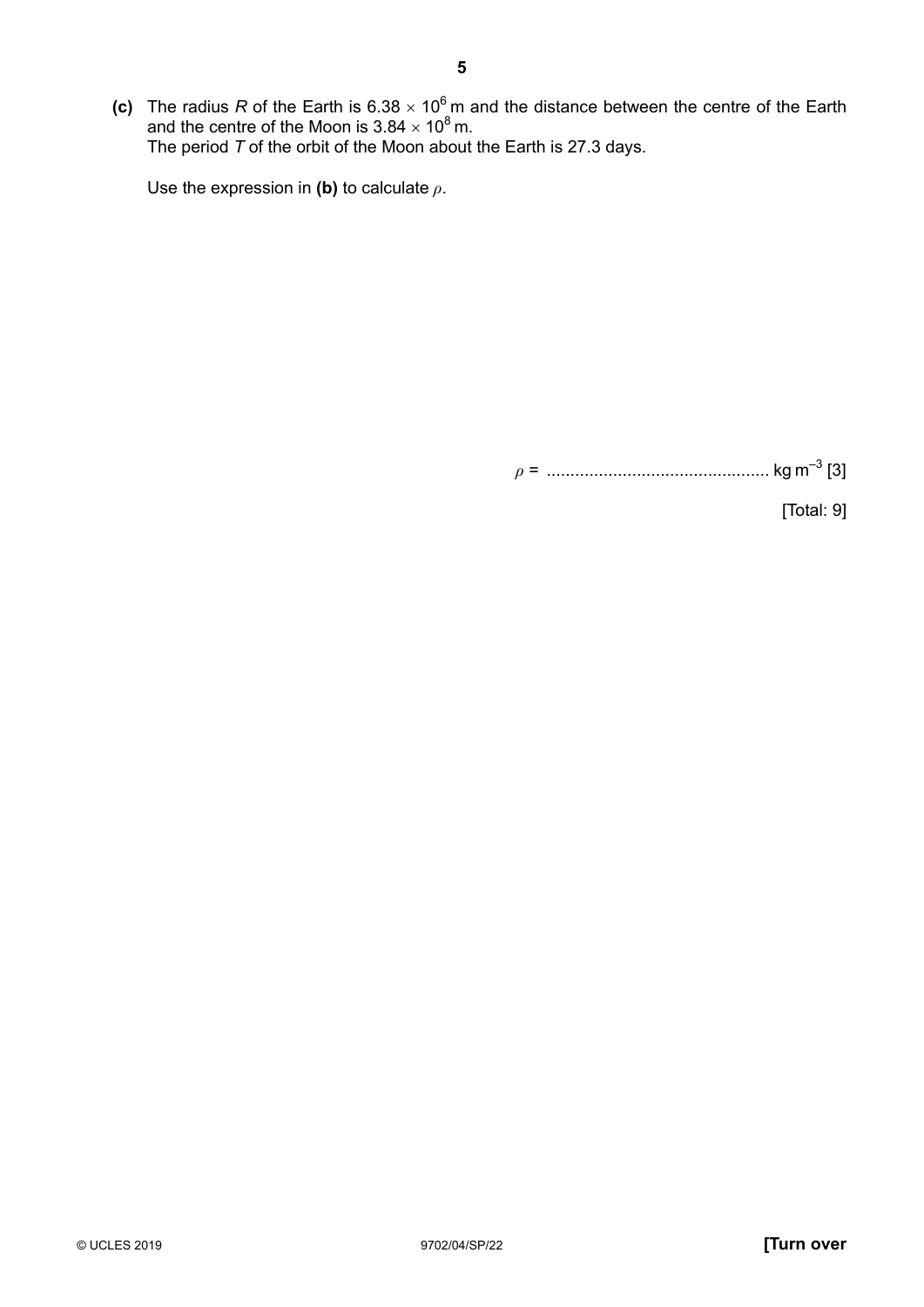- **2** A cylinder contains 5.12 mol of an ideal gas at pressure 5.60  $\times$  10<sup>5</sup> Pa and volume 3.80  $\times$  10<sup>-2</sup> m<sup>3</sup>.
	- **(a)** Calculate the thermodynamic temperature of the gas.

temperature = ....................................................... K [2]

**(b)** The average kinetic energy  $E_K$  of a molecule of the gas is given by the expression

$$
E_{\rm K} = \frac{3}{2} kT
$$

where *k* is the Boltzmann constant and *T* is the thermodynamic temperature.

 The gas is heated at constant pressure so that its temperature rises by 125 K.

**(i)** Show that the new volume of the gas is  $4.75 \times 10^{-2}$  m<sup>3</sup>.

[1]

 **(ii)** Calculate the increase in internal energy of the gas. Explain your working.

increase in internal energy = .......................................................  J [3]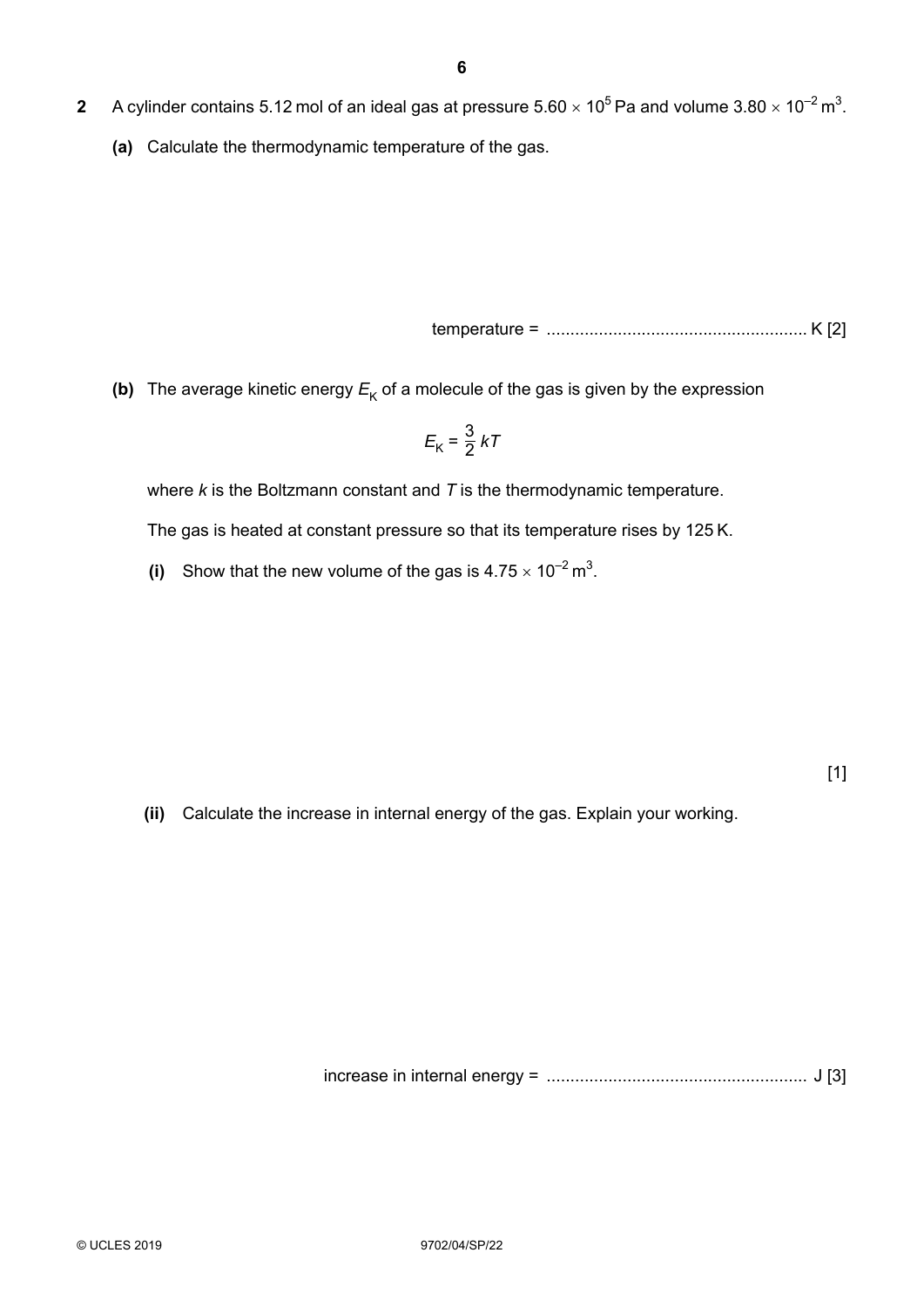**(c) (i)** Use the information in **(b)(i)** to calculate the external work done during the expansion of the gas.

work done = .......................................................  J [2]

**(ii)** Use the first law of thermodynamics to determine the total thermal energy transferred to the gas in **(b)**. Explain your reasoning.

energy = .......................................................  J [2]

[Total: 10]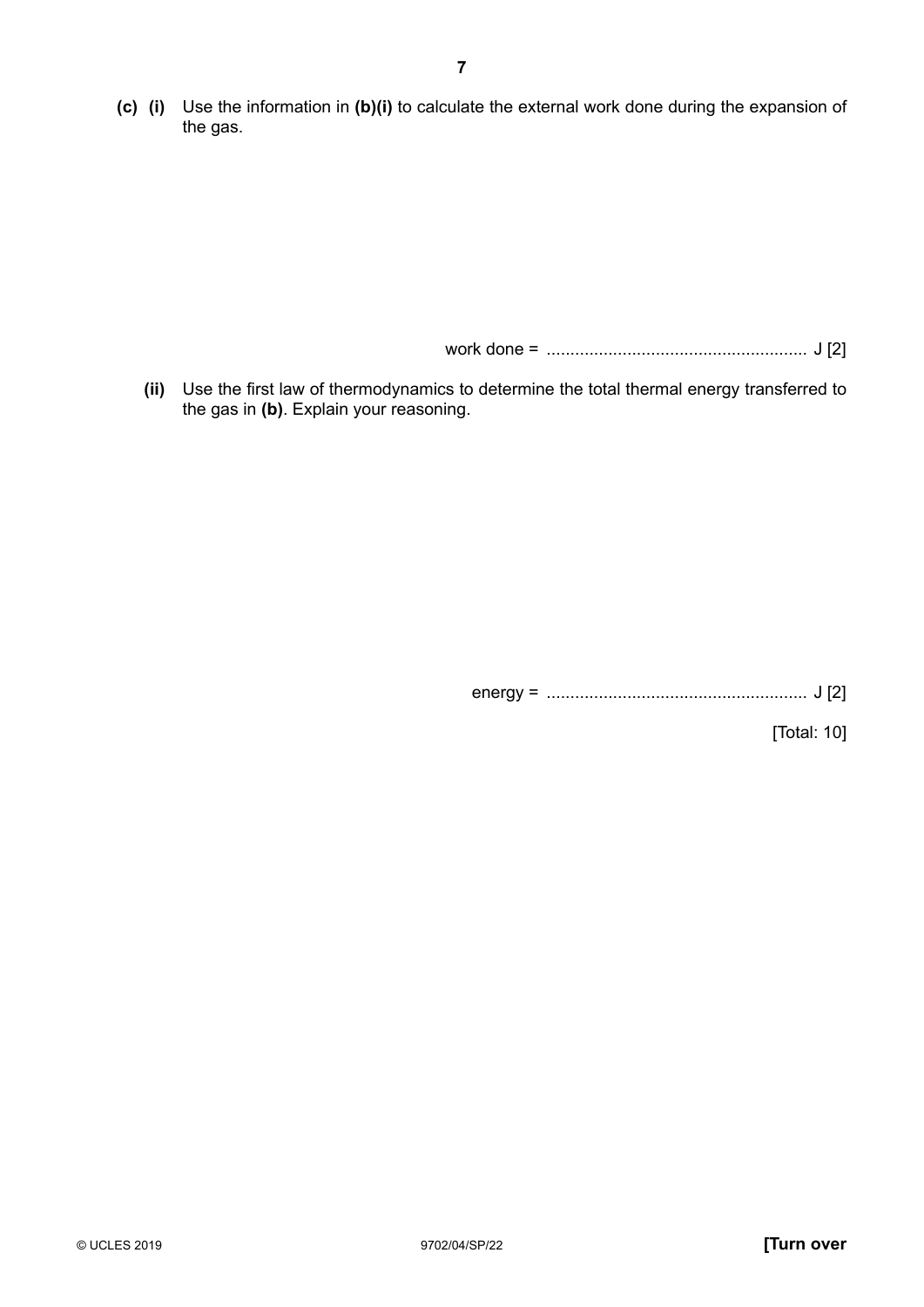**3** A bar magnet of mass 250 g is suspended from the free end of a spring, as illustrated in Fig. 3.1.



**Fig. 3.1**

The magnet hangs so that one pole is near the centre of a coil of wire. The coil is connected in series with a resistor and a switch. The switch is open.

The magnet is displaced vertically and then allowed to oscillate.

At time *t* = 0, the magnet is oscillating freely. At time *t* = 6.0 s, the switch in the circuit is closed.

The variation with time *t* of the vertical displacement *y* of the magnet is shown in Fig. 3.2.



**Fig. 3.2**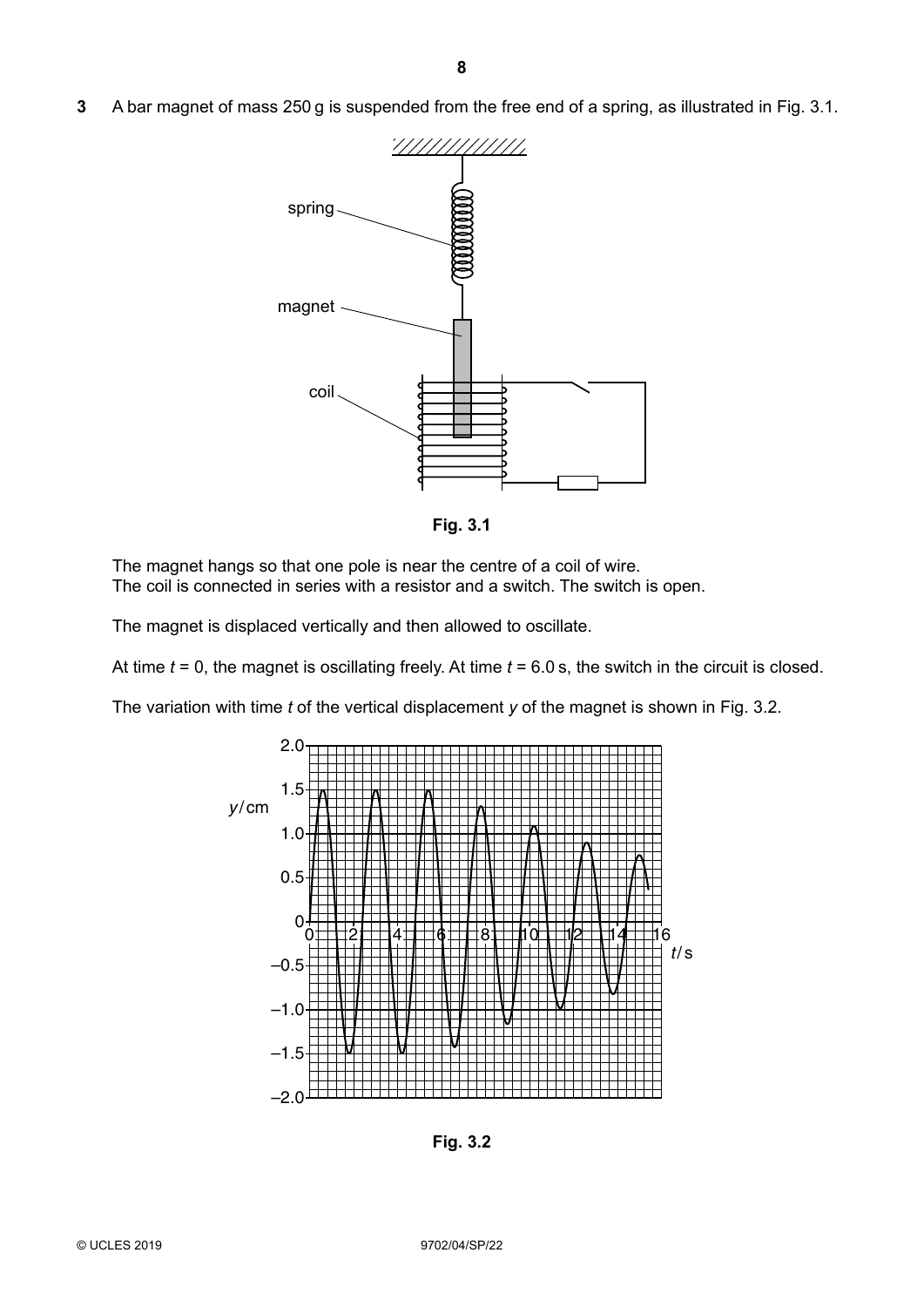- **(a)** For the oscillating magnet, use data from Fig. 3.2 to determine, to two significant figures:
	- **(i)** the frequency *f*

*f* = ..................................................... Hz [2]

**(ii)** the energy of the oscillations during the time interval  $t = 0$  to  $t = 6.0$  s.

energy = .......................................................  J [3]

**(b)** When the switch is closed, the oscillations are damped. Explain, with reference to Fig. 3.2, whether this damping is light, critical or heavy. ................................................................................................................................................... ................................................................................................................................................... .............................................................................................................................................. [1] [Total: 6]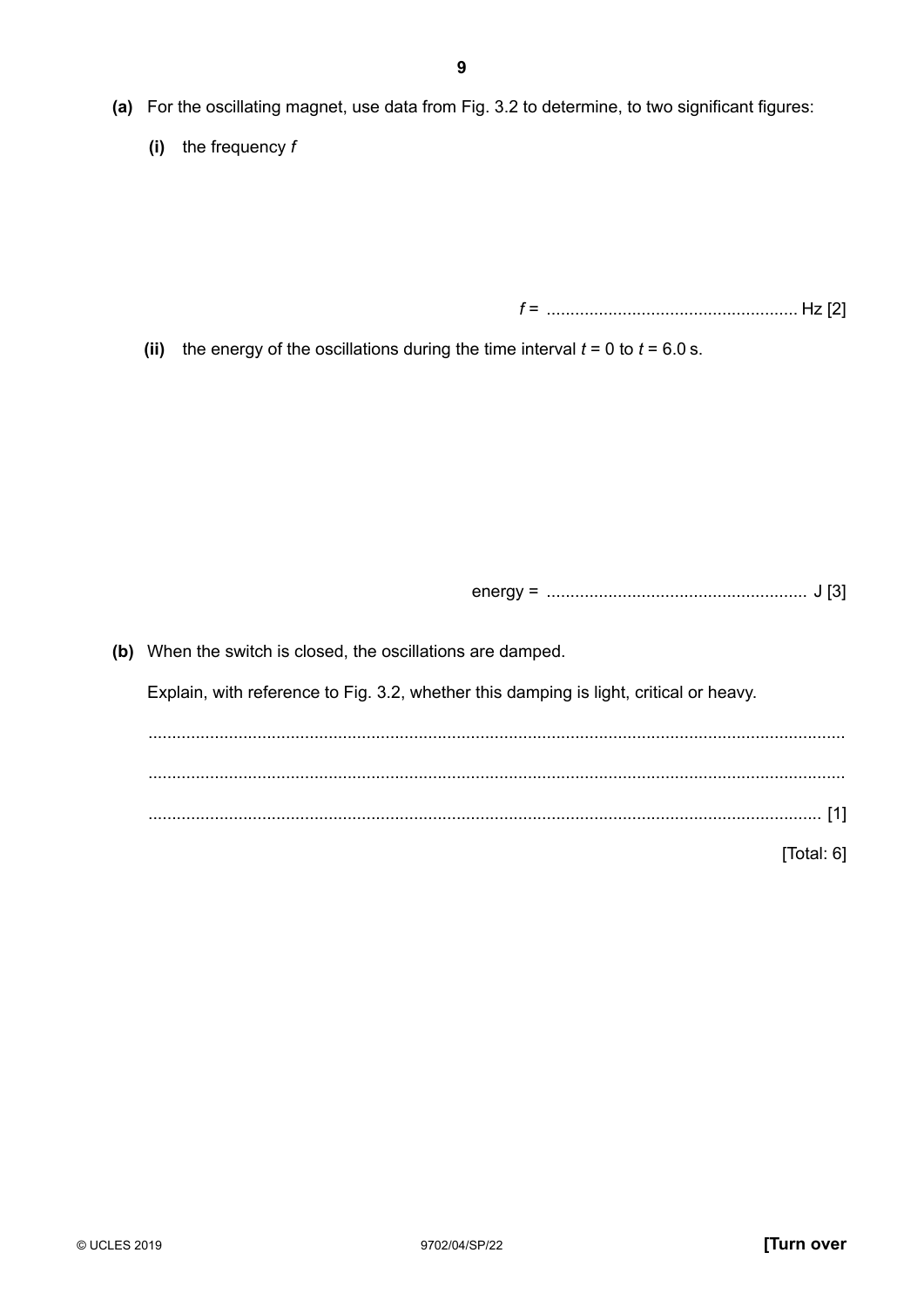(a) State Coulomb's law. 4

(b) Two charged metal spheres A and B are situated in a vacuum, as illustrated in Fig. 4.1.



Fig. 4.1

The shortest distance between the surfaces of the spheres is 6.0 cm.

A movable point P lies along the line joining the centres of the two spheres, a distance x from the surface of sphere A.

The variation with distance  $x$  of the electric field  $E$  at point P is shown in Fig. 4.2.



Fig. 4.2

10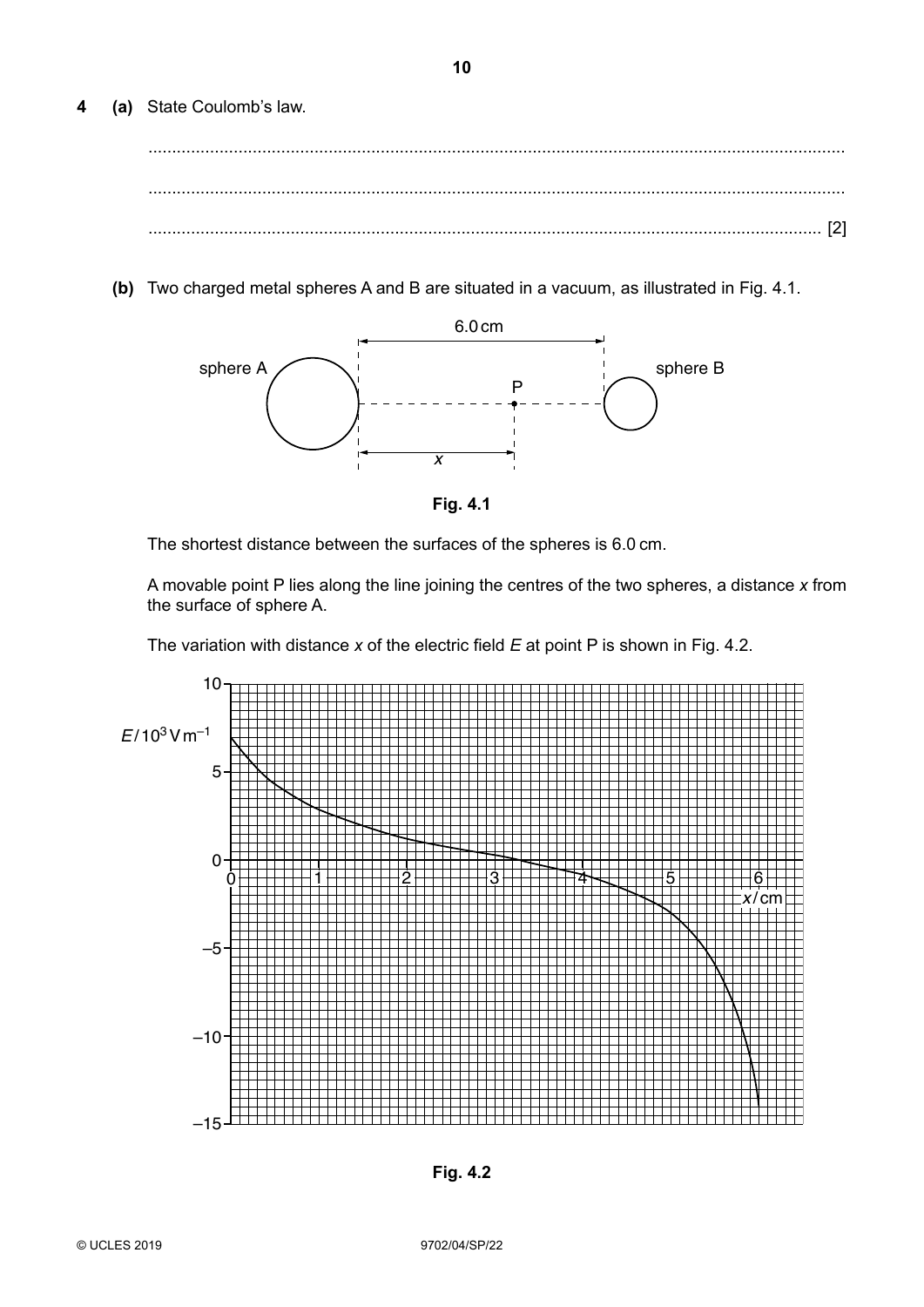(i) Use Fig. 4.2 to explain whether the two spheres have charges of the same, or opposite, sign.

(ii) A proton is at point P where  $x = 5.0$  cm. Use data from Fig. 4.2 to determine the magnitude of the acceleration of the proton.

(c) The electric potential gradient is related to the electric field.

Use data from Fig. 4.2 to state the value of  $x$  at which the magnitude of the electric potential gradient is maximum. Give a reason for the value you have chosen.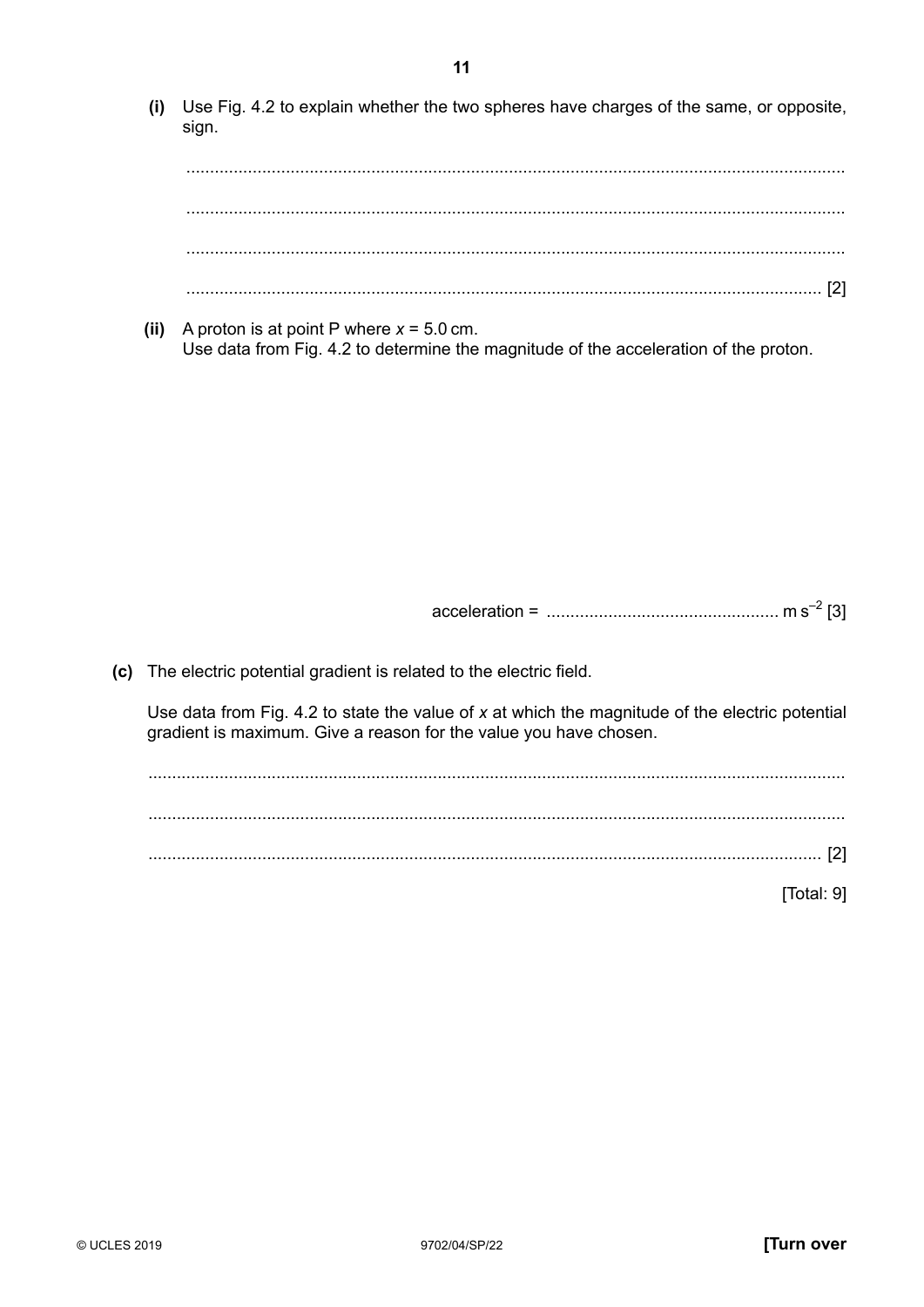**5** A sinusoidal alternating potential difference (p.d.) from a supply is rectified using a single diode. The variation with time *t* of the rectified potential difference *V* is shown in Fig. 5.1.





**(a) (i)** Determine the root-mean-square (r.m.s.) value of the supply potential difference before rectification.

| (ii) State the type of rectification shown in Fig. 5.1. |  |
|---------------------------------------------------------|--|

...................................................................................................................................... [1]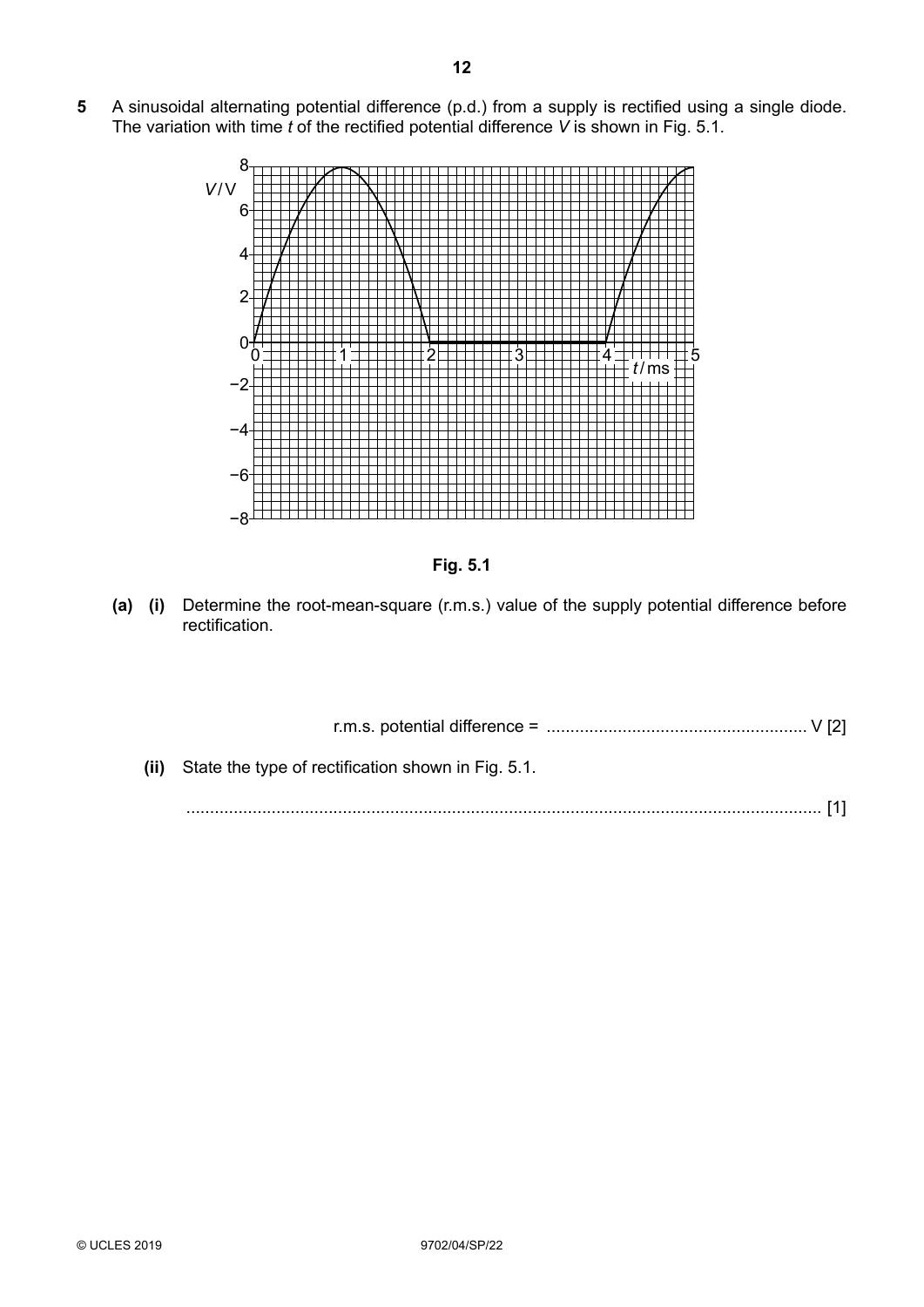**(b)** The alternating potential difference is rectified and smoothed using the circuit in Fig. 5.2.





The capacitor has capacitance *C* of 85 µF and the resistor has resistance *R*.

The effect of the capacitor and the resistor is to produce a smoothed output potential difference  $V_{\text{OUT}}$ . The difference between maximum and minimum values of  $V_{\text{OUT}}$  is 2.0 V.

- **(i)** On Fig. 5.1, draw a line to show  $V_{\text{OUT}}$  between times  $t = 1.0$  ms and  $t = 5.0$  ms. [3]
- **(ii)** Determine the time, in s, for which the capacitor is discharging between times *t* = 1.0 ms and *t* = 5.0 ms.

time = .......................................................  s [1]

 **(iii)** Use your answers in **(b)(i)** and **(b)(ii)** to calculate the resistance *R*.

*R* = ...................................................... Ω [2]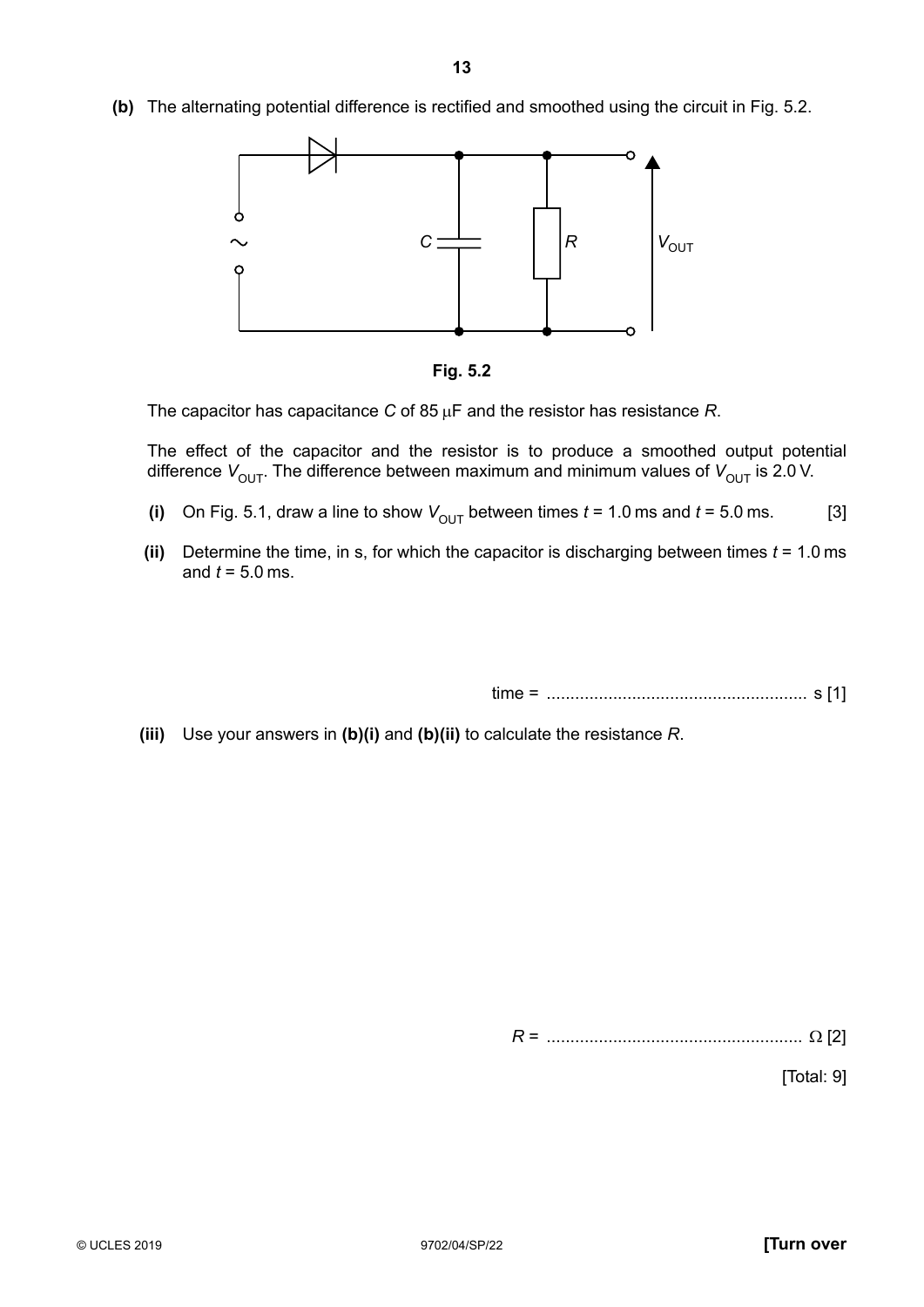**6** A thin slice of conducting material has its faces PQRS and V WXY normal to a uniform magnetic field of flux density *B*, as shown in Fig. 6.1.





Electrons enter the slice at right-angles to face SRXY.

A potential difference, the Hall voltage  $V_H$ , is produced between two faces of the slice.

**(a) (i)** Use letters from Fig. 6.1 to identify the two faces between which the Hall voltage is produced.

............................................................... and ................................................................ [1]

 **(ii)** State and explain which of the two faces named in **(a)(i)** is the more positive.

........................................................................................................................................... ...................................................................................................................................... [2]

**(b)** The Hall voltage  $V_H$  is given by the expression

$$
V_{\rm H} = \frac{BI}{ntq}.
$$

 **(i)** Use the letters in Fig. 6.1 to identify the distance *t*.

...................................................................................................................................... [1]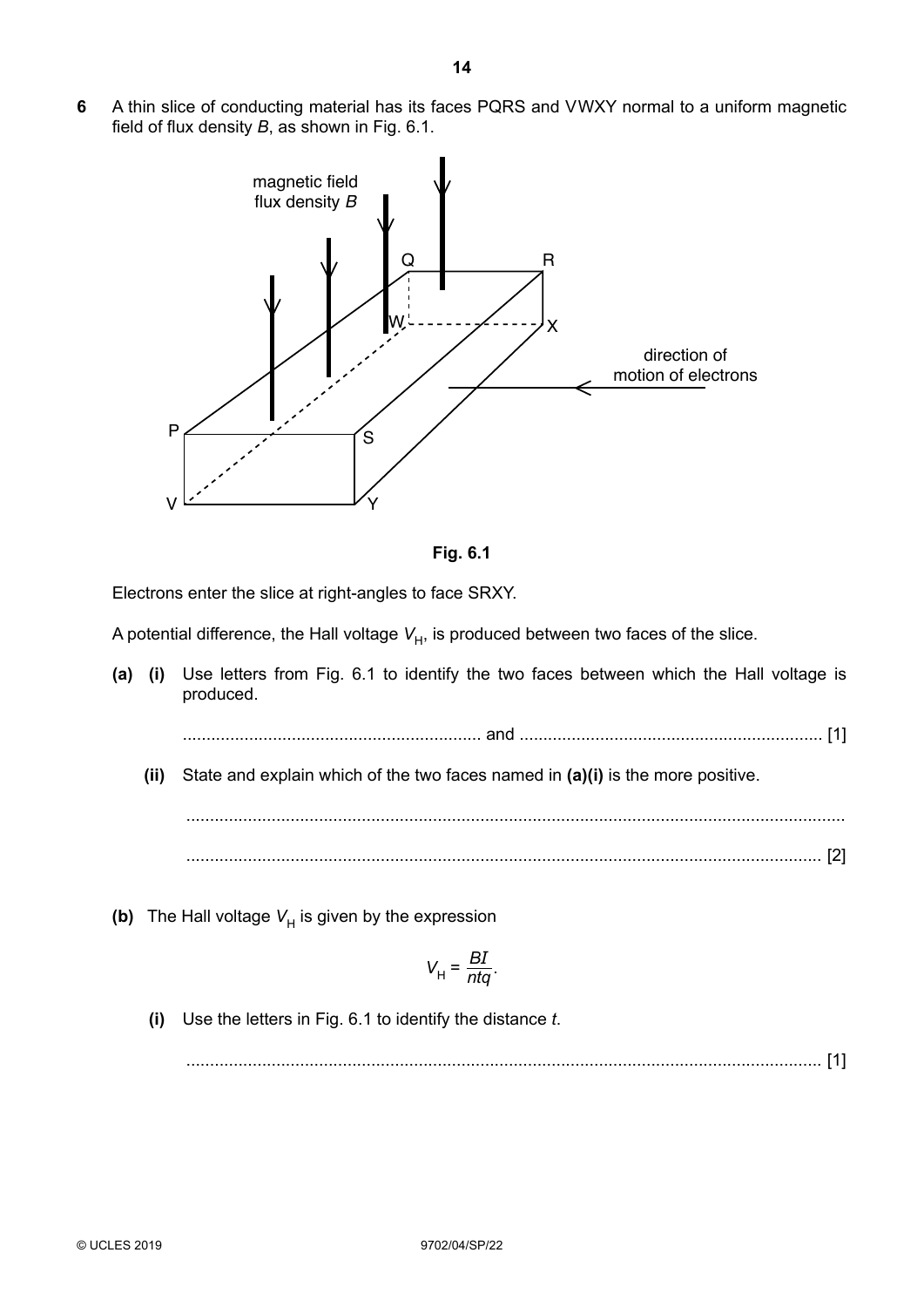State and explain the effect, if any, of this change on the polarity of the Hall voltage.

........................................................................................................................................... ........................................................................................................................................... ...................................................................................................................................... [2]

[Total: 6]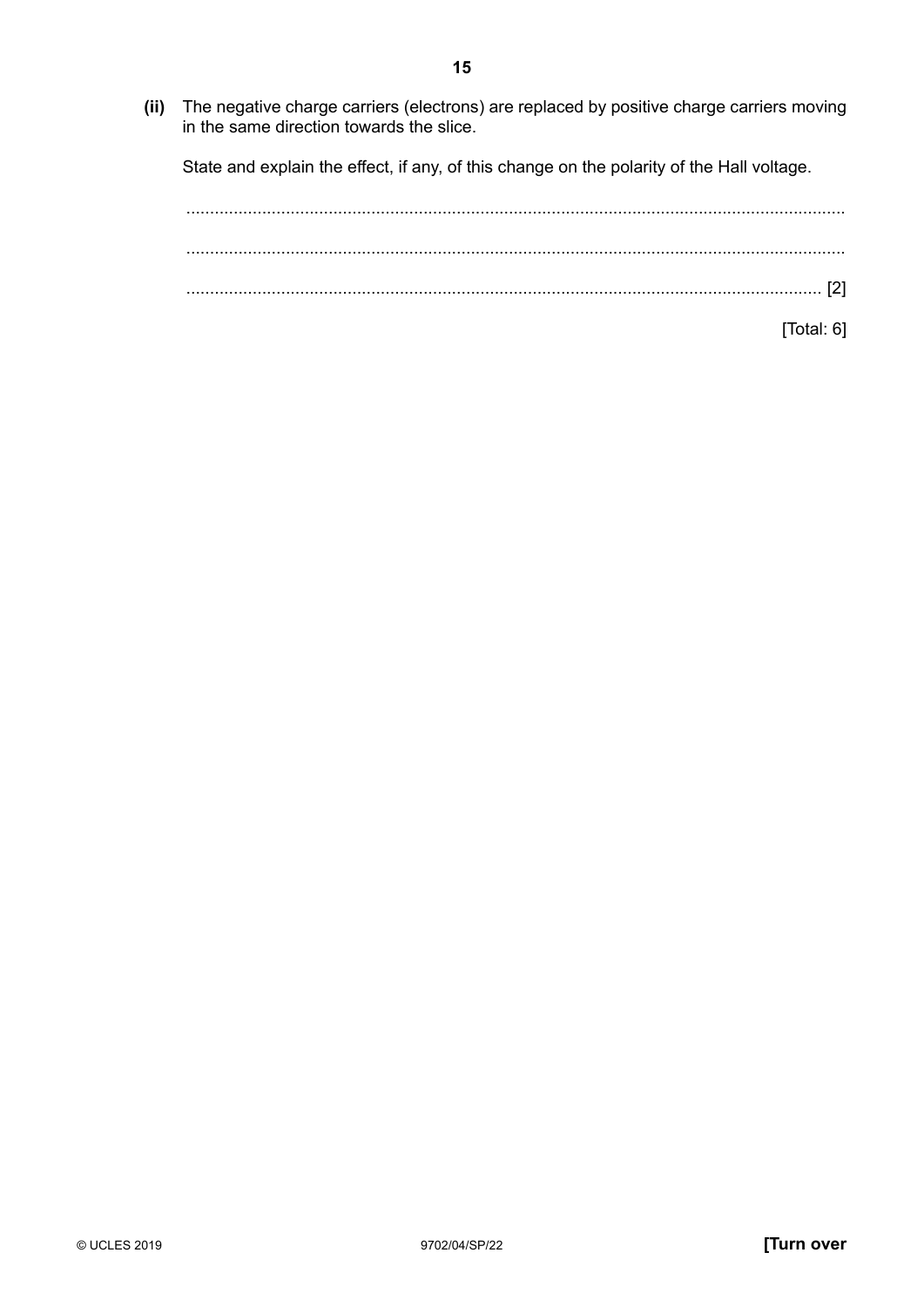(a) (i) Define magnetic flux.  $(ii)$ State Faraday's law of electromagnetic induction. 

 $\overline{7}$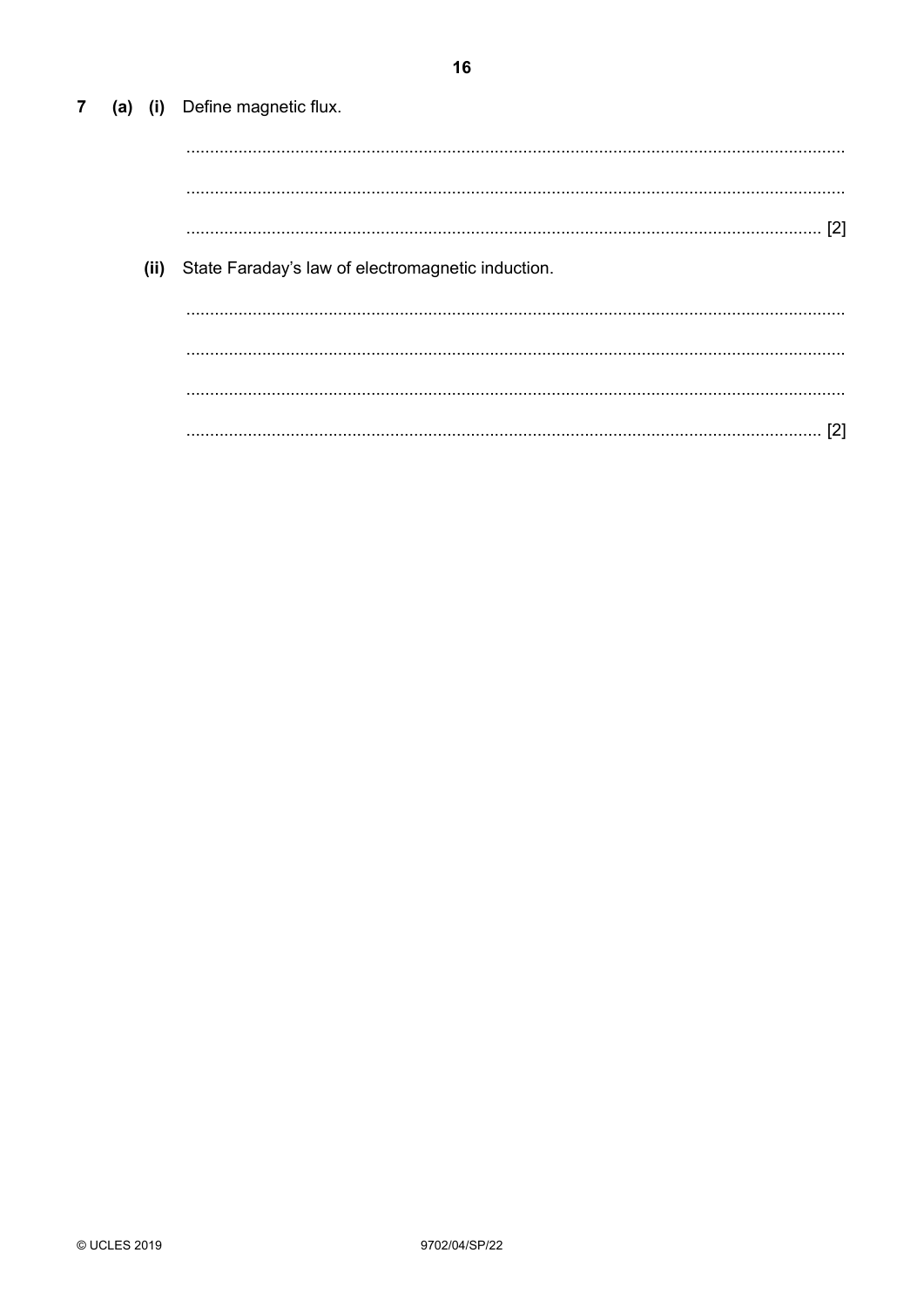**(b)** A solenoid has a coil C of wire wound tightly about its centre, as shown in Fig. 7.1.



**Fig. 7.1**

The coil C has 96 turns.

The uniform magnetic flux *Φ*, in Wb, in the solenoid is given by the expression

$$
\Phi = 6.8 \times 10^{-6} \times I
$$

where *I* is the current, in A, in the solenoid.

Calculate the average electromotive force (e.m.f.) induced in coil C when a current of 3.5 A is reversed in the solenoid in a time of 2.4 ms.

e.m.f. = ....................................................... V [2]

**(c)** The d.c. supply in Fig. 7.1 is now replaced with a sinusoidal alternating supply.

Describe qualitatively the e.m.f. that is now induced in coil C.

................................................................................................................................................... ................................................................................................................................................... .............................................................................................................................................. [2]

[Total: 8]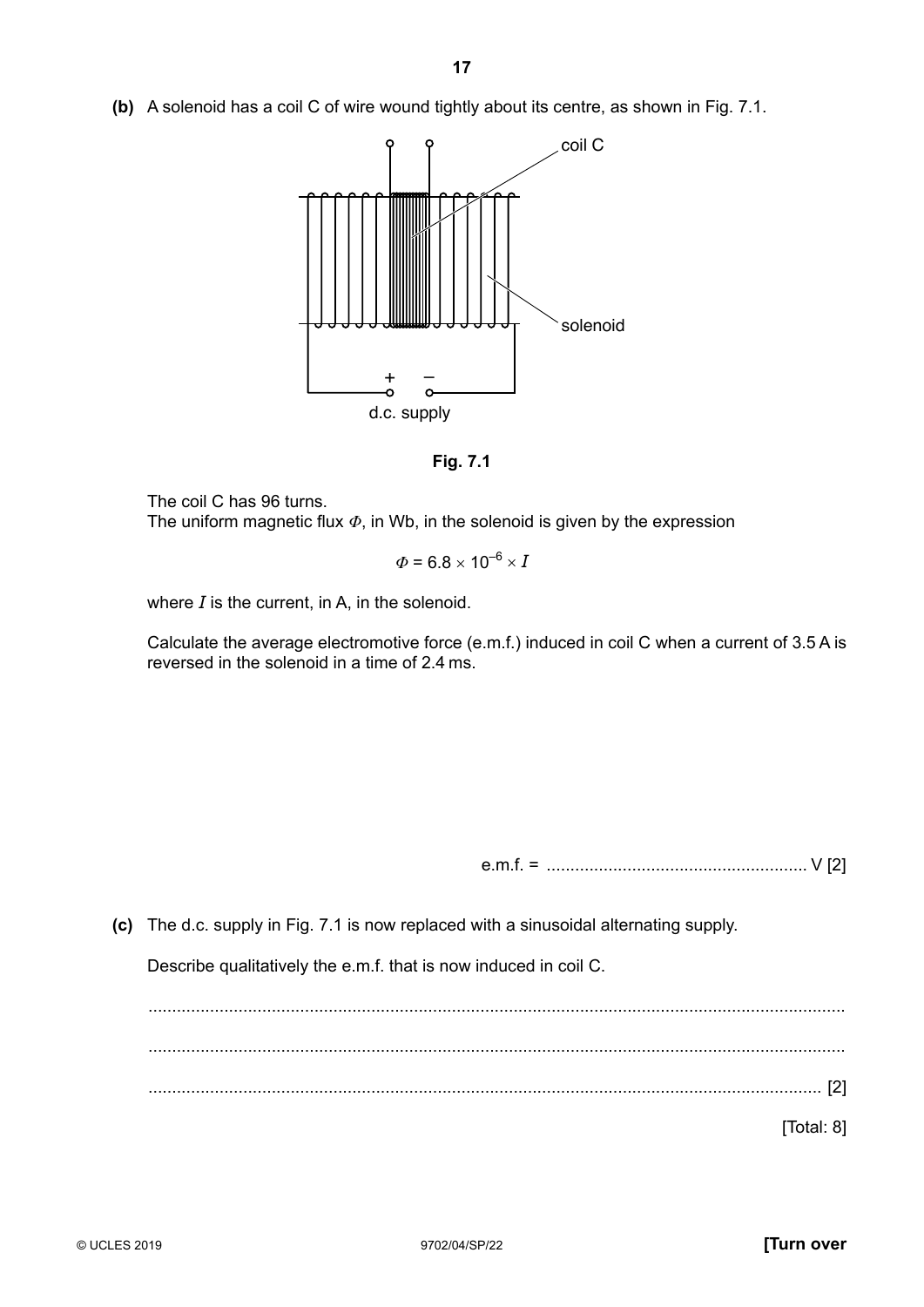**8 (a)** Describe **two** phenomena associated with the photoelectric effect that cannot be explained using a wave theory of light.

1 ................................................................................................................................................ ................................................................................................................................................... 2 ................................................................................................................................................ ................................................................................................................................................... [2]

**(b)** The maximum energy  $E_{\text{max}}$  of electrons emitted from a metal surface when illuminated by light of wavelength  $\lambda$  is given by the expression

$$
E_{\text{max}} = hc\left(\frac{1}{\lambda} - \frac{1}{\lambda_0}\right)
$$

where *h* is the Planck constant and *c* is the speed of light.

- **(i)** Identify the symbol  $\lambda_0$ .
	- ...................................................................................................................................... [1]
- **(ii)** The variation with  $\frac{1}{\lambda}$  of  $E_{\text{max}}$  for the metal surface is shown in Fig. 8.1.



**Fig. 8.1**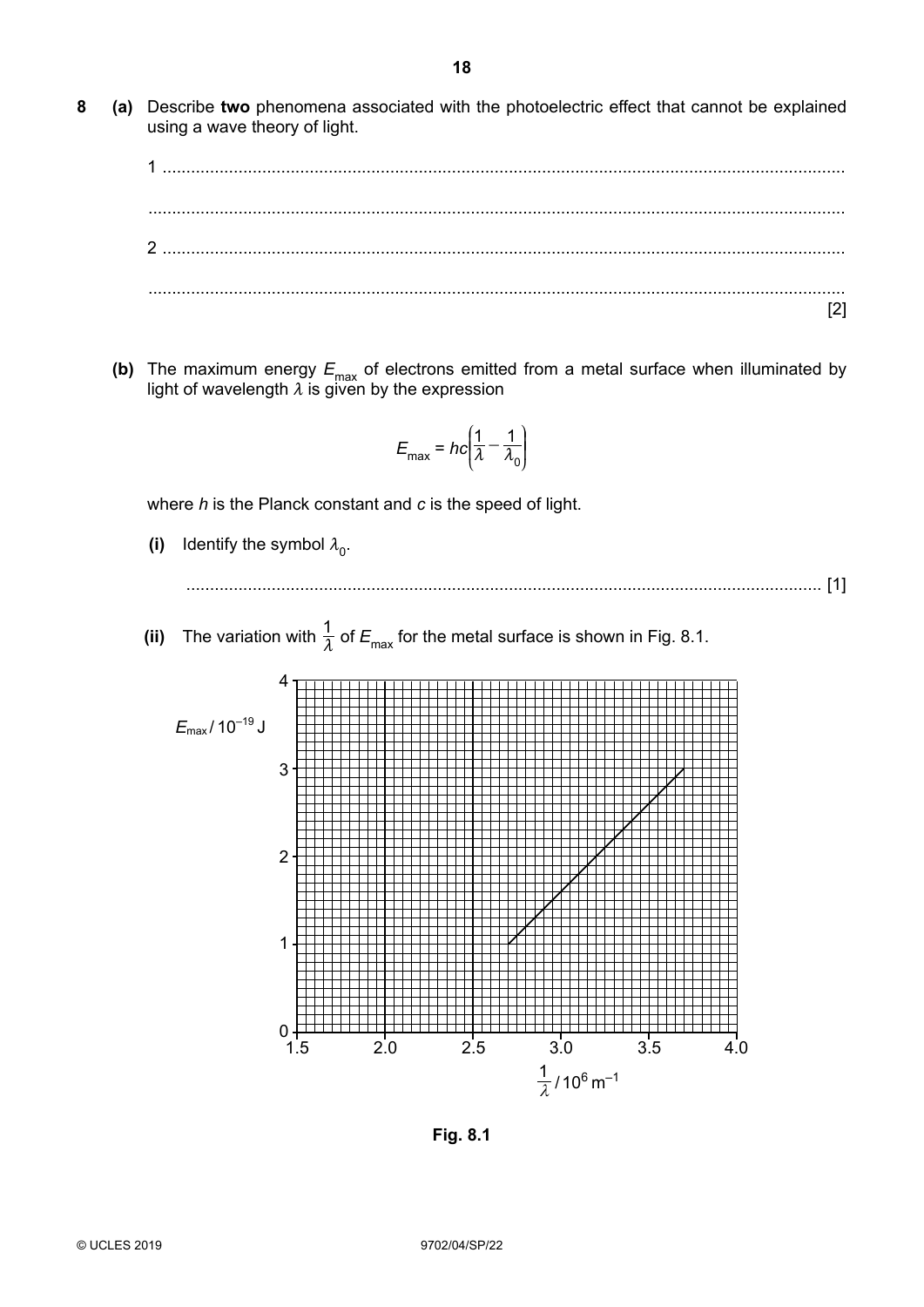Use Fig. 8.1 to determine the magnitude of  $\lambda_0$ .

*m*0 = ...................................................... m [1]

 **(iii)** Use the gradient of Fig. 8.1 to determine a value for the Planck constant *h*. Show your working.

*h* = ..................................................... J s [3]

**(c)** The metal surface in **(b)** becomes oxidised. Photoelectric emission is still observed but the work function energy is increased.

On Fig. 8.1, draw a line to show the variation with  $\frac{1}{\lambda}$  of  $E_{\text{max}}$  for the oxidised surface. [2]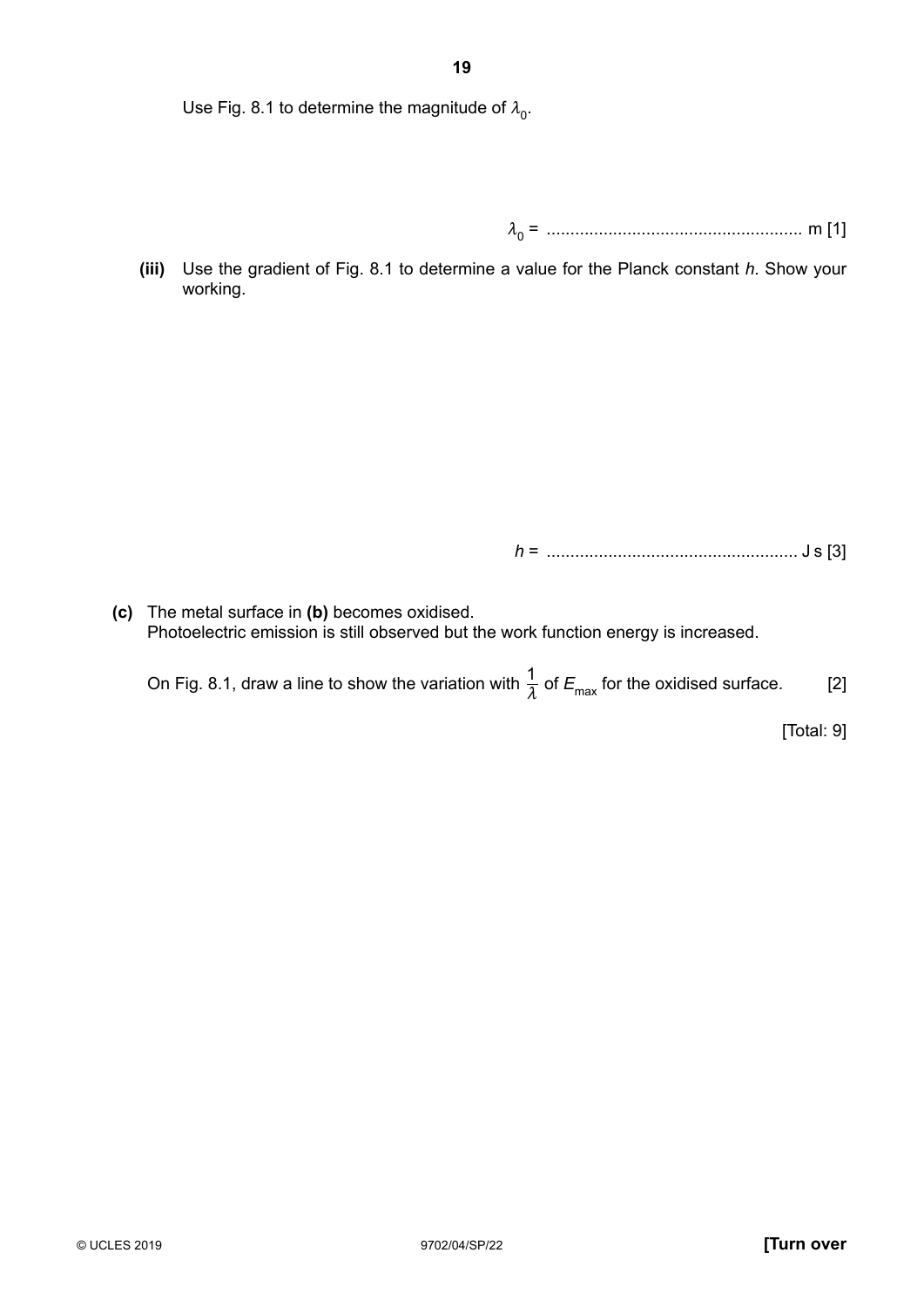**9** Data for a nucleus and some particles are given in Table 9.1.

| nucleus or particle | mass/u                |
|---------------------|-----------------------|
| $^{139}_{57}$ La    | 138.955               |
| ៱n                  | 1.00863               |
| ¦p                  | 1.00728               |
| Έ                   | $5.49 \times 10^{-4}$ |

**Table 9.1**

**(a)** One nuclear reaction that can take place in a nuclear reactor may be represented, in part, by the equation shown below.

Complete the equation.

$$
{}^{235}_{92}U + {}^{1}_{0}n \longrightarrow {}^{95}_{42}Mo + {}^{139}_{57}La + 2{}^{1}_{0}n + \dots \dots \dots \dots \dots + \text{energy.}
$$
 [1]

**(b) (i)** Show that the energy equivalent to 1.00 u is 934 MeV.

[3]

(ii) Calculate the binding energy per nucleon, in MeV, of lanthanum-139  $\binom{139}{57}$ La).

binding energy per nucleon = .................................................. MeV [3]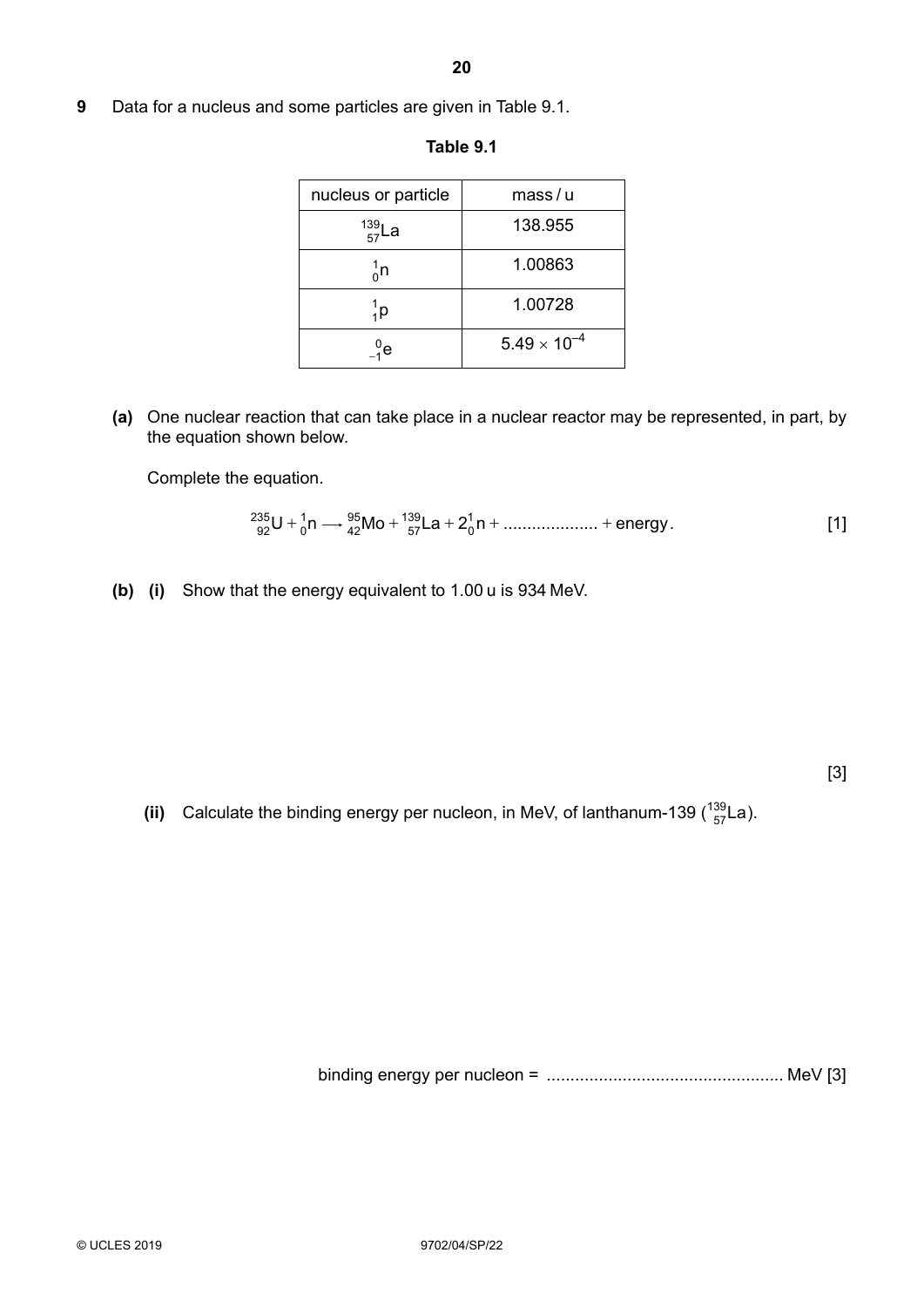(c) State and explain whether the binding energy per nucleon of uranium-235 ( $^{235}_{92}$ U) is greater, equal to or less than the binding energy per nucleon of lanthanum-139  $\binom{139}{57}$ La).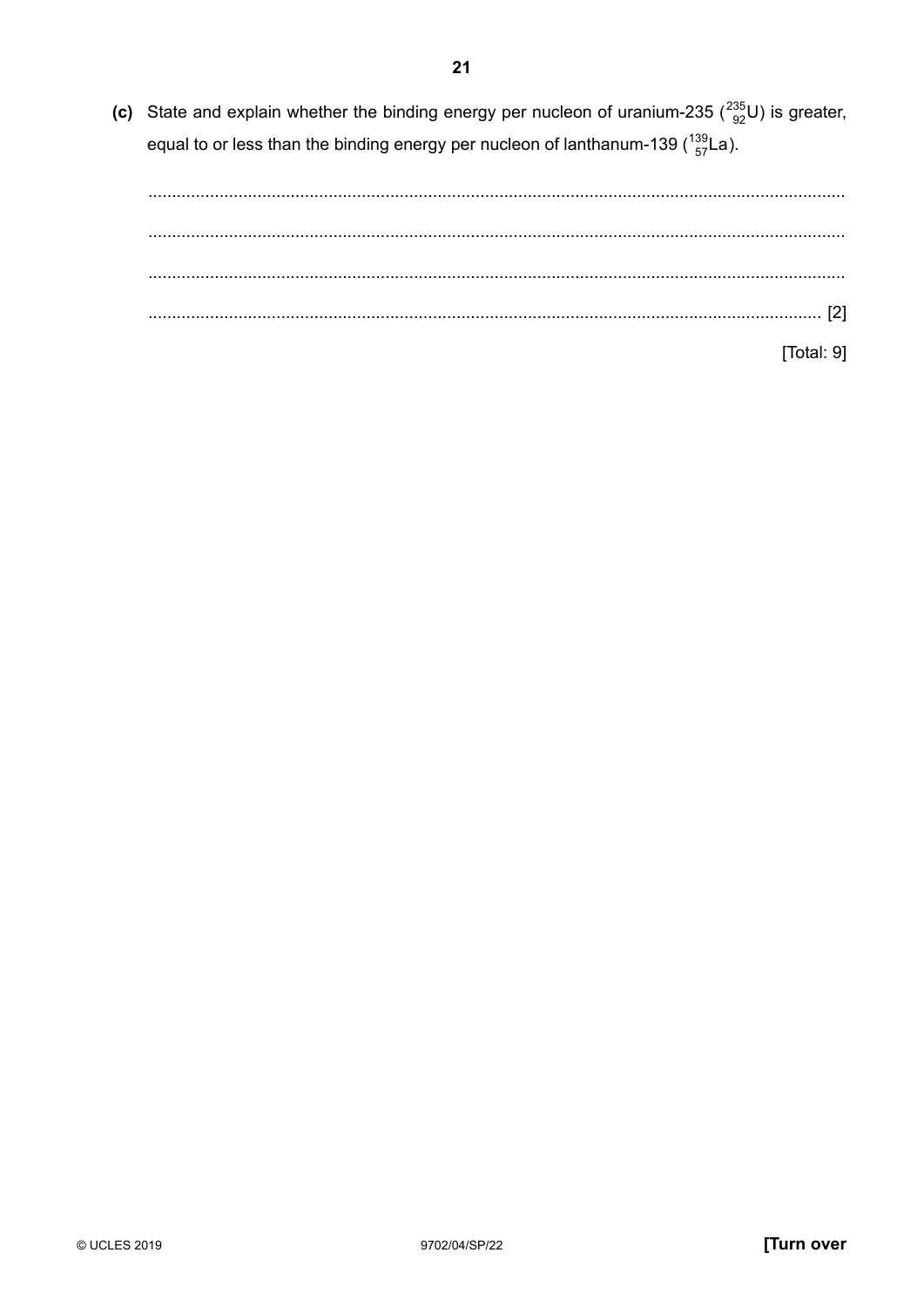**10 (a) (i)** State what is meant by contrast in an X-ray image.

........................................................................................................................................... ........................................................................................................................................... ...................................................................................................................................... [1]

 **(ii)** A parallel beam of X-ray radiation is incident, separately, on samples of bone and of muscle.

Data for the thickness *x* of the samples of bone and of muscle, together with the linear attenuation coefficients  $\mu$  of the radiation in bone and in muscle, are given in Table 10.1.

|        | x/cm | $\mu$ / cm <sup>-1</sup> |
|--------|------|--------------------------|
| bone   | 1.5  | 2.9                      |
| muscle | 4.0  | 0.95                     |

## **Table 10.1**

Calculate the ratio

intensity of radiation transmitted through the muscle : intensity of radiation transmitted through the bone .

ratio = .......................................................... [2]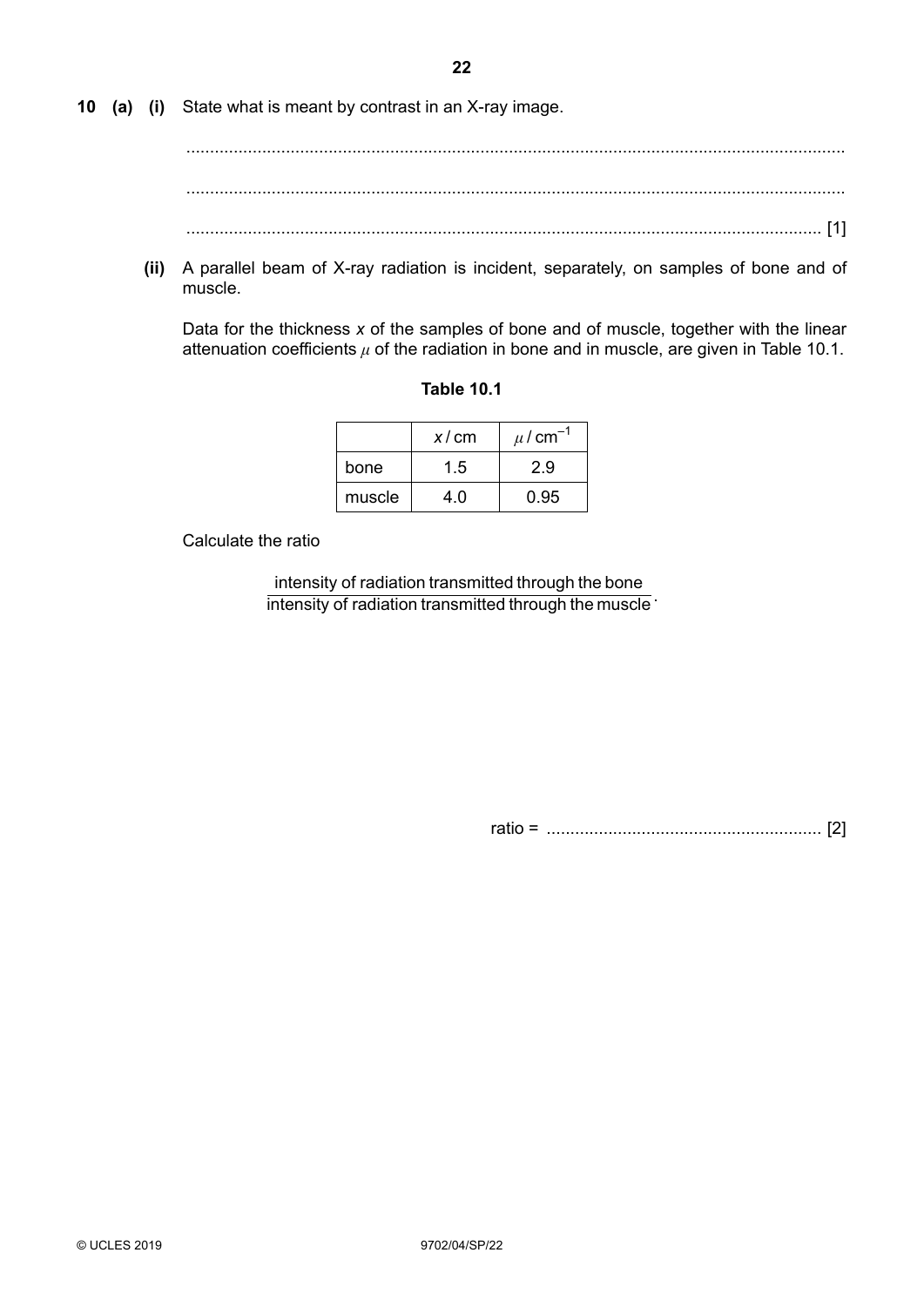(b) (i) Explain how ultrasound pulses are used to obtain diagnostic information about internal body structures in medical diagnosis.

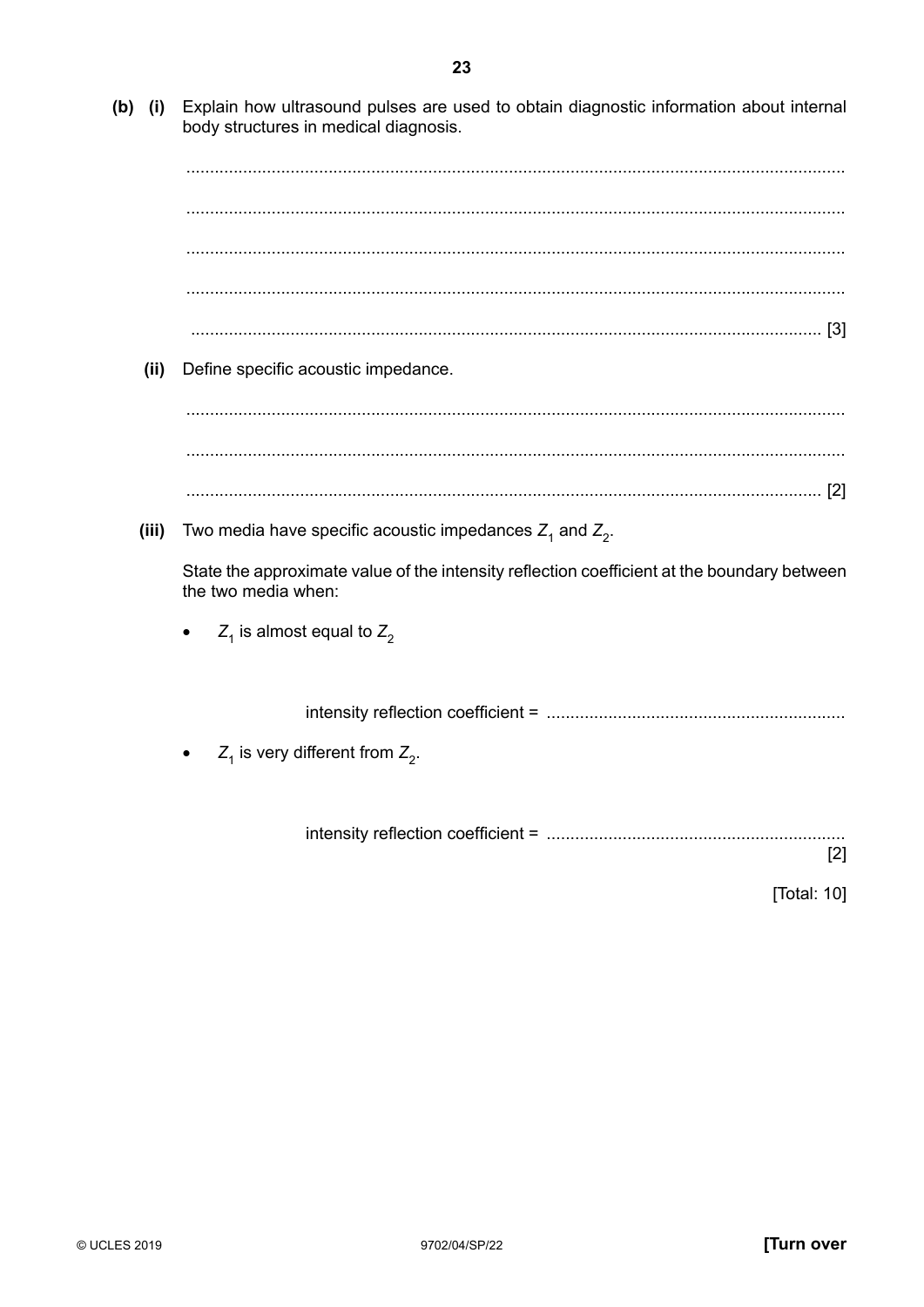- State what is meant by a tracer.  $(i)$  $(ii)$ State the name of the particles that are emitted from the body and detected by the detectors during PET scanning. (b) Explain how the particles in (a)(ii) are created from positrons. (c) Positrons can be artificially created by a process in the laboratory that is the reverse of the
	- process in (b). This process creates both a positron and an electron moving at the same speed in opposite directions.

Suggest why two of the particles in (a)(ii) are needed to create one positron.

[Total: 8]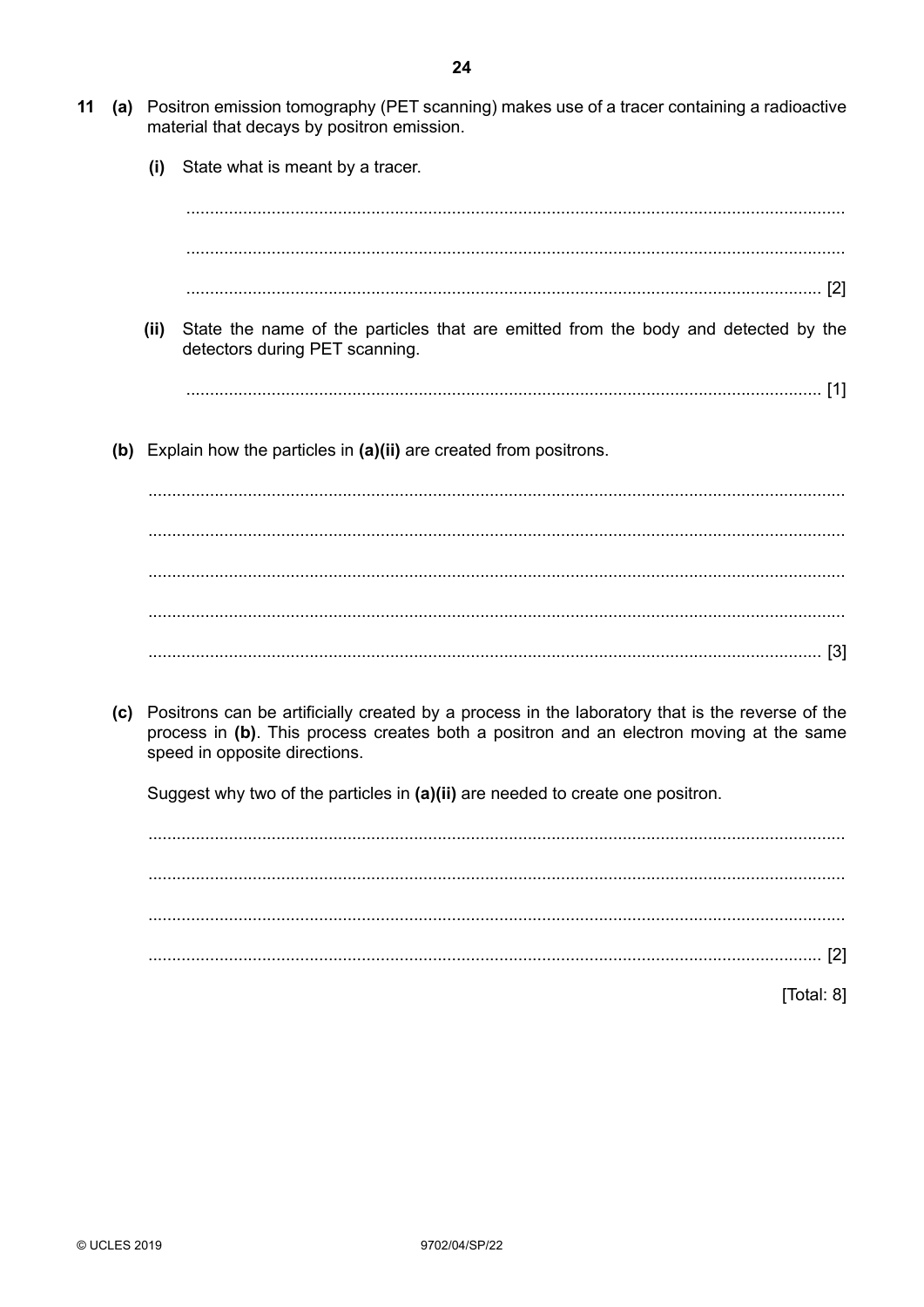- **12** (a) A star has a luminosity that is known to be  $4.8 \times 10^{29}$  W. A scientist observing this star finds that the radiant flux intensity of light received on Earth from the star is 2.6 nW  $m^{-2}$ .
	- **(i)** Name the term used to describe an astronomical object that has known luminosity.

...................................................................................................................................... [1]

 **(ii)** Determine the distance of the star from Earth.

distance = ...................................................... m [2]

**(b)** The Sun has a surface temperature of 5800 K. The wavelength  $\lambda_{\text{max}}$  of light for which the maximum rate of emission occurs from the Sun is 500 nm.

The scientist observing the star in **(a)** finds that the wavelength for which the maximum rate of emission occurs from the star is 430 nm.

 **(i)** Show that the surface temperature of the star in **(a)** is approximately 6700 K. Explain your reasoning.

[2]

 **(ii)** Use the information in **(a)** and **(b)(i)** to determine the radius of the star.

radius = ...................................................... m [2]

[Total: 7]